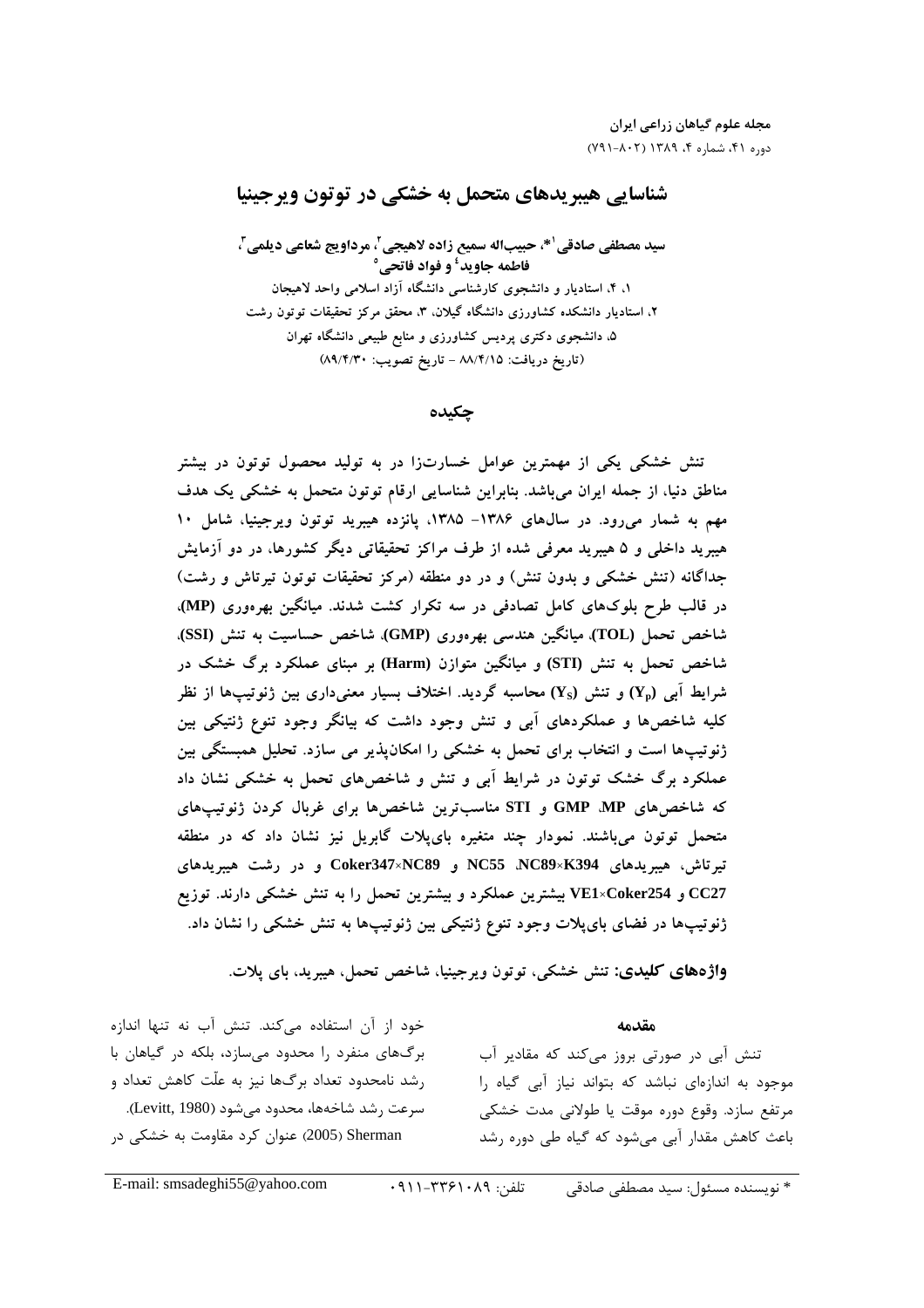بررسی کردند. مقایسه ارقام از نظر درصد تغییرات عملکرد برای زمان کاشت اول و دوم نشان داد که کوکر ۳۴۷ و ویرجینیا E1 به ترتیب دارای کمترین درصد تغییرات عملکرد تحت شرایط عادی و تنش بودند. مقایسه ارقام مورد مطالعه از نظر معیارهای سنجش مقاومت به خشکی در زمان کاشت اول (۱۵ اردیبهشت) نشان داد که کوکر ۳۴۷ با شاخص حساسیت به تنش ۷۵٪ و در زمان کاشت دوم ویرجینیا E1 با شاخص حساسیت به تنش ۵۸٪ بیشترین تحمل به خشکی را داشتند.

تعداد ٨ هيبريد و رقم (2004) Alavi & Shoaie توتون را از نظر مقاومت به خشکی مورد بررسی قرار دادند که از بین آنها PVH19 با شاخص حساسیت (SSI) و شاخص تحمل (TOL) كمتر و شاخص تحمل به خشکی فرناندز (SSI) و بهرهوری متوسط (MP) بیشتر نسبت به بقیه ژنوتیپها از تحمل بیشتری به تنش خشکی برخوردار بود. Sharafhosseini (2004) عنوان کردهاست که نظر به اینکه معیار تحمل به تنش در شاخص STI، میانگین عملکرد در محیط تنش و بدون تنش است، این امر گزینش را به سوی لاین هایی پیش می برد که علاوه بر پرمحصولی، تحمل به تنش بیشتری داشته باشد. Fernandez (1992) در مطالعه خود بر روی ماش، دو وضعیت تنش متوسط (SI=٠/٢٣) و تنش بالا (SI=٠/٧۶) را ملاک گزینش ارقام متحمل به تنش خشکی با عملکرد بالا قرار داد. گزینش براساس MP، ژنوتیپهایی را با عملکرد بالقوه بالا گزینش نمود و گزینش بر اساس شاخص TOL، منجر به گزینش ژنوتیپهایی با عملکرد بالقوه پایین گردید. Mesbah & Zamani (2006) ۶ رقم توتون ويرجينيا را با استفاده از شاخصهای تحمل به خشکی مورد بررسی قرار دادند. در این آزمایش شاخصهای STI و MP به عنوان بهترین شاخصها براى جداسازى رقم متحمل انتخاب گرديدند وبا توجه به اين دو شاخص رقم K326F به عنوان برترين رقم انتخاب گرديد. Noormand (1997) به منظور ارزیابی شاخصهای مقاومت به خشکی ۲۴ لاین جو را در دو سال زراعی و در دو شرایط تنش و بدون تنش خشکی کشت کرد. شدت تنش خشکی طبق

گیاهان به مکانیسمهایی گفته میشود که گیاهان به واسطه آنها دورههای خشکی را تحمل میکنند. ر (1996) Rahimian & Banayan (1996) عنوان كردند كه در اکثر موارد افزایش عملکرد حاصل از بهنژادی، از طریق لاینهایی با عملکرد بالا و با ثبات در محیطهای مختلف بودهاست و انتخاب مستقیم برای عملکرد، احتمالاً اقتصادى ترين روش مورد استفاده است زيرا بسيار ساده بوده و نسبت به انتخاب برای حداکثر صفات فیزیولوژیکی مرتبط وقت کمتری نیاز دارد. (1997) Abdemishani & Shanejatebushehri .Ghodsi et al (1998) نيز عنوان كردند كه تحمل به تنش در یک ژنوتیپ گیاهی مدیون شماری از ویژگیهای فیزیولوژیکی و مورفولوژیک آن است و امروزه تلاش برای یافتن معیارهایی که بتوان از آنها به طور مؤثری در انتخاب ژنوتیپهای متحمل بهره جست، ادامه دارد.با وجود اینکه در تقسیمبندی مقاومت گیاهان به خشکی، توتون گیاه نسبتاً مقاوم به خشکی شناخته شده است (Khodabandeh, 1997). اما تحقيقات نشان می دهد نیاز آبی آن در طول دوره رشد سریع ودوره رشد برگها بالا است (Michael & Anthony, 2007). توليد ارقام متحمل به خشکی با استفاده از روشهای اصلاحی بالاخص، تولید بذور هیبرید ضروری به نظر می رسد و این امر بدلیل آن است که واریتههای هیبرید نسبت به لاینها به دلیل هتروزیسی که نشان میدهند و همچنین به دلیل هموستازی فیزیولوژیکی که دارند از ظرفیت ژنتیکی عملکرد و سازگاری عملکرد بالایی در شرایط محيطي گوناگون برخوردار هستند (Farshadfar, 1998). در تحقیقی که .Betran et al (2003) در مکزیک انجام دادند وجود تحمل به خشکی را در لاینهای والدینی ذرت برای تولید هیبریدهای متحمل به تنش خشکی لازم دانستند.

.Ranjbar et al (2004) اثر تنش@ای تراکم و دیرکشت را برای گزینش ارقام متحمل به خشکی در توتونهای تیپ ویرجینیا مورد بررسی قرار دادند و میزان مقاومت به خشکی ارقام را با استفاده از ۵ شاخص تحمل به تنش شامل میانگین حسابی، میانگین هندسی، شاخص حساسیت به تنش و شاخص تحمل تنش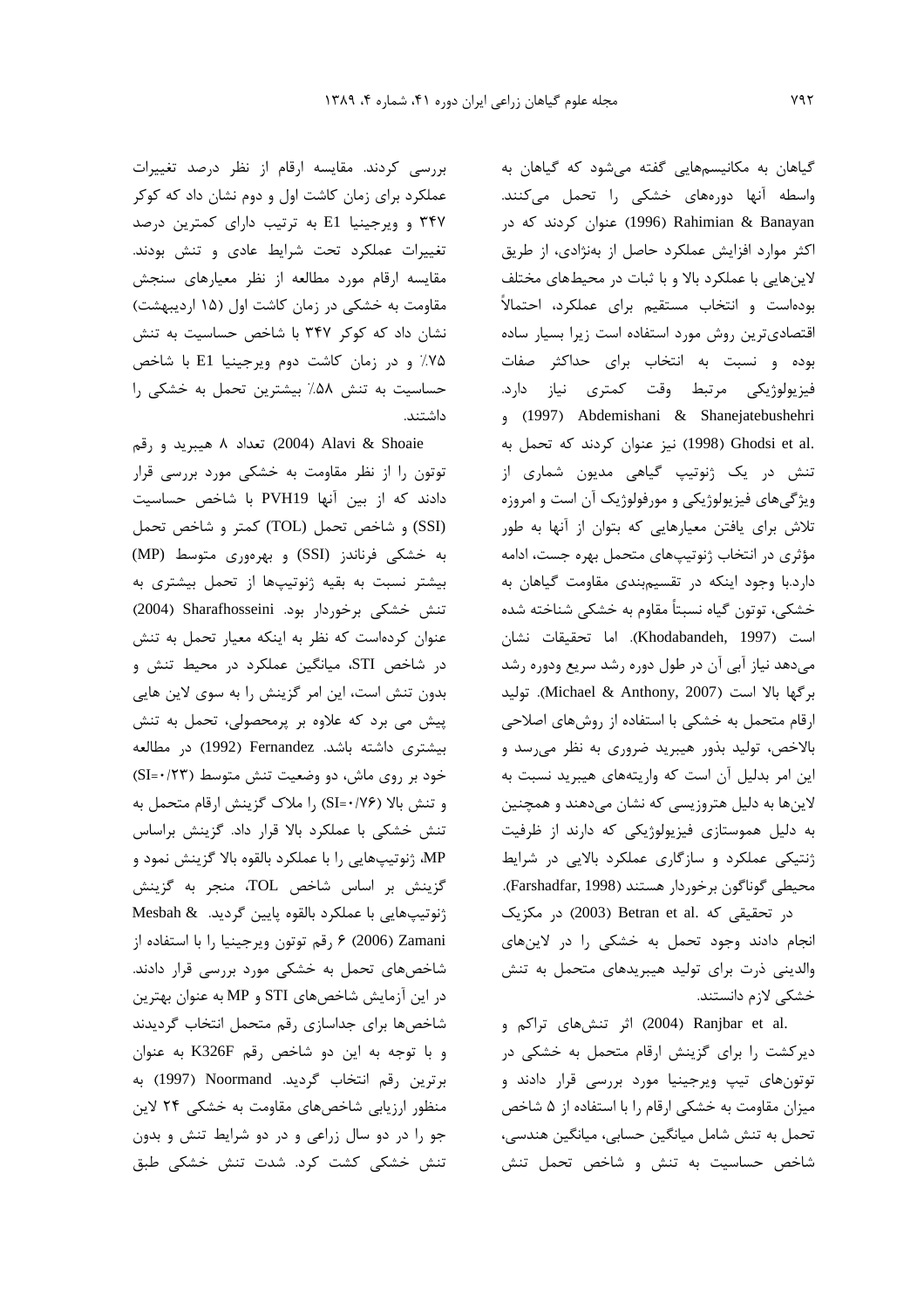فرمول فیشر در سال اول ۳۴۵۵/۰ و در سال دوم ۰/۲۳۷۲ برآورد شد که بالا بودن شدت تنش در سال اول را به دلیل کمبود بارندگی و توزیع نامناسب آن دانست. در هر دو سال زراعی شاخصهای STI و GMP به عنوان بهترین شاخصهای مقاومت به خشکی شناخته شدند که براساس این دو شاخص جوهای دویر نسبت به جوهای شش پر مقاومتر بوده و برای کشت در شرايط ديم مناسب تر شناخته شدند. Moghadam & (2001) Farshadfr & Zamani (2002) Hadizadeh عنوان نمودند که با استفاده از معیارهای مختلف ارزیابی تحمل به تنش می توان ارقام مناسبی را برای محیطهای واجد يا فاقد تنش گزارش كرد.

هدف از تحقيق حاضر علاوه برتعيين بهترين شاخصهای تحمل به خشکی در توتون ویرجینیا، شناسایی بهترین هیبریدها از نظر تحمل به خشکی و ییشنهاد آنها برای کشت در مناطق مورد نظر و طراحی برنامەھای بەنژادی مے باشد.

### مواد و روشها

پانزده هیبرید توتون ویرجینیا، شامل ۱۰ هیبرید داخلي و ۵ هيبريد معرفي شده از طرف مراكز تحقيقاتي ديگر كشورها شامل:

- $PVH03 Y$
- VE1×Coker347-Y
- $NC89\times Coker347 T$
- $K394 \times \text{Coker}347 -$
- Coker254×Coker347-A
	- $NC291-\epsilon$
	- $NC89\times VE1 Y$
	- $K394\times VE1 \lambda$
	- $oker254\times$ VE1 -9
		- $NC55-\$
	- $K394 \times NCS9 11$
	- Coker254-XNC891Y
		- $CC27-17$
	- $Coker254\times K394 Y$

 $ULT109 - 1\Delta$ 

در دو ایستگاه تحقیقات توتون رشت و تیرتاش، و در هر منطقه در دو شرایط تنش و بدون تنش خشکی و به مدت دو سال زراعی (۸۶–۱۳۸۵)، مجموعاً در ۸ محیط در قالب طرح بلوکهای کامل تصادفی با سه تکرار مورد بررسی قرار گرفتند.

در اردیبهشت سال ۸۵ و۸۶ نشاءها بر اساس نقشه آزمایش به زمین اصلی اننتقال یافتند. با در نظر گرفتن تعداد هیبریدها، ۱۵ کرت برای هر بلوک و در هر آزمایش جداگانه با توجه به سه تکرار در مجموع ۴۵ کرت در نظر گرفته شد. هر کرت از چها ردیف به طول ينج متر تشكيل گرديد. بنابراين مساحت هر كرت (با توجه به فاصله بين رديف ١ متر و روى رديف ٥٠ سانتیمتر) ۱۵ مترمربع در نظر گرفته شد.

در محیط تنش فقط یک بار آبیاری پس از انتقال نشاء انجام گردید و گیاهان تا مرحله رسید گی کامل از رطوبت ذخیره شده در خاک و حاصل از بارندگی استفاده نمودند. در محیط بدون تنش علاوه بر آبیاری اول آبیاریهای بعدی را بر اساس عدد قرائت شده در تانسیومتر صورت کرفت. برای آبیاری از قرائت عدد ۵۰ سانتی بار استفاده گردید که در این قرائت گیاه دچار هیچگونه خسارتی ناشی از کمبود رطوبت نخواهد شد (Biglouie et al., 2006).

کودهی، مبارزه با علفهای هرز و سم پاشی بسته به نیاز در موعد مقرر صورت گرفت. جهت بررسی میزان تحمل به خشکی ژنوتیپها، شاخصهای مختلف مقاومت و حساسیت به تنش برای ژنوتیپها بر اساس عملکرد ژنوتیپها در دو محیط تنش و بدون تنش محاسبه گردید. جهت بررسی میزان تحمل به خشکی ژنوتیپها،شاخصهای مختلف مقاومت و حساسیت به تنش برای ژنوتیپها محاسبه گردید. شاخص حساسیت به تنش Fischer & Maurer

(1978) به کمک رابطه زیر به دست آمد:

 $\frac{1-(Y_s/Y_p)}{1-(\overline{Y}_s/\overline{Y}_p)}$  SSI=  $\bigcap$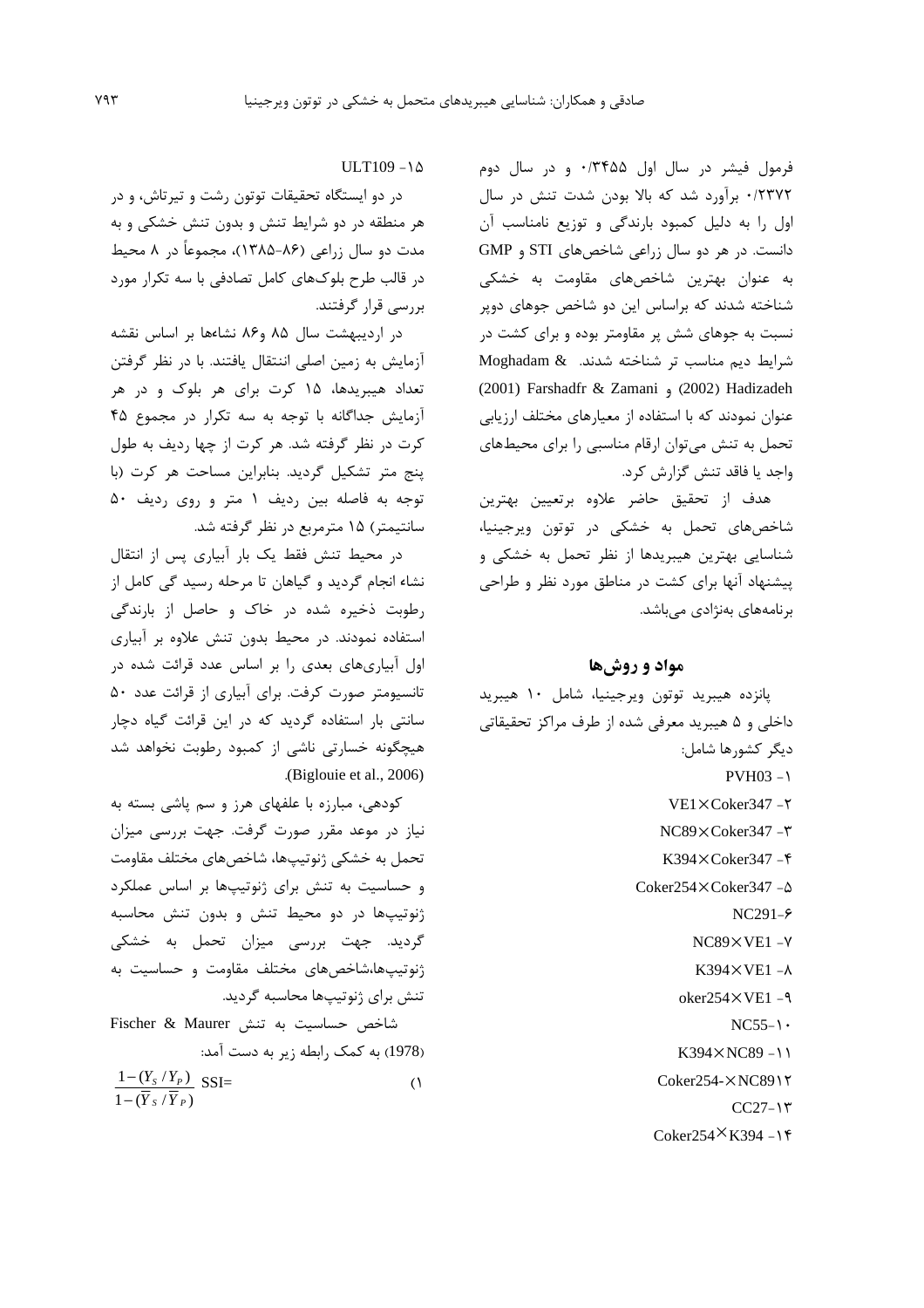که در آن 
$$
Y_s
$$
 عملکرد ژنوتیپها در شرایط تنش $Y_p$   
عملکرد ژنوتیپها در شرایط نرمال و همچنین  $\overline{Y}_F$   
به ترتیب مربوط به میانگین کلیه ژنوتیپها در  
شرایط نرمال و تنش میباشد.

|           |           |                                        | میزان بارندگی (mm)                   |                                        | درجه حرارت (c°)          | رطوبت نسبی (./)                    |                           |
|-----------|-----------|----------------------------------------|--------------------------------------|----------------------------------------|--------------------------|------------------------------------|---------------------------|
| سال       | ماه       | , شت                                   | تير تاش                              | , شت                                   | تيرتاش                   | , شت                               | تيرتاش                    |
|           | فروردين   | 15Y/15                                 | $\lambda\Delta/\lambda$              | $10/\cdot 7$                           | 177.                     | YY/9.                              | $\lambda$ $1/\tau$ $\tau$ |
|           | ار دیبهشت | 55/11                                  | $T\Delta/\Delta$ .                   | 1V/9                                   | $\lambda/\cdot$          | Y9/F.                              | $YY/Y$ .                  |
| ۱۳۷۷-۱۳۸۱ | خرداد     | 4.18                                   | f f/Y                                | 77/08                                  | YY/Y                     | $V \cdot / V \cdot$                | 5Y/Y                      |
|           | تير       | 9.1                                    | 38/04                                | $\mathbf{Y}$ $\mathbf{S}$ $\cdot$      | $Y$ $9' \cdot Y$         | $YY/Y$ .                           | 51/11                     |
|           | مر داد    | T1/T                                   | $\langle \cdot/\rangle$              | YY/Y                                   | <b>TY/00</b>             | $YY/\rightarrow$                   | 90118                     |
|           | شهريور    | 191/78                                 | $\mathbf{Y}$ $\mathbf{S}/\mathbf{Y}$ | $Yf/\Delta q$                          | 80/90                    | $\lambda \frac{\lambda}{\Delta}$ . | YY/F9                     |
|           | فروردين   | <b>AAILF</b>                           | ۳۷/۴۴                                | 17/19                                  | 10/F                     | ۶۶/۸۳                              | $Y\Delta/\Lambda$ .       |
|           | ار دیبهشت | $fV/f\lambda$                          | 41/۲۲                                | $1V/\cdot F$                           | 11/95                    | $S$ $\Lambda/\Delta$ .             | $YY/\epsilon$ .           |
|           | خر داد    | 18178                                  | 10/77                                | $\mathbf{Y} \mathbf{Y} / \mathbf{Y}$ . | <b>TT/VA</b>             | 99/7.                              | 55/7.                     |
| 1385-1388 | تير       | $\mathbf{Y}$ $\mathbf{S}/\mathbf{Y}$ . | 17/17                                | 70/10                                  | $\Upsilon V/\cdot \cdot$ | 50/57                              | 9.17.                     |
|           | مر داد    | ۳۳/۶۲                                  | 11/27                                | 28/74                                  | <b>TA/QA</b>             | 55/9                               | 81/8.                     |
|           | شهريور    | <b>٢٧١/٣٨</b>                          | 38187                                | 24/26                                  | 78/41                    | 59/1.                              | $S_{\lambda}/\lambda$     |

$$
Harm = \frac{2 \times (Y_{P} \times Y_{S})}{Y_{P} + Y_{S}}
$$

$$
f_{\rm{max}}
$$

 $(5)$ 

همچنین با استفاده از روش بایپلات روابط بین ژنوتیپها و شاخصهای تحمل به خشکی به طور همزمان به طور چند متغیره مورد بررسی واقع شد (Gabriel, 1971). برای این منظور ابتدا ماتریسی که رديف آن ژنوتيپها و ستون آن شاخصهاي تحمل بودند براساس مدل تجزیه به ارزشهای ویژه تجزیه شده و ماتریس از نظر هر دو بعد براساس مدل گرافیکی مورد بررسی قرار گرفت و روابط ژنوتیپها با یکدیگر، با شاخصها و شاخصها با یکدیگر تعیین شدند. به منظور تجزیههای آماری و رسم نمودارها از نرمافزارهای SAS.9 و STATGRAPH استفاده گردید.

#### نتايج و بحث

پیش از انجام تجزیه مرکب، به منظور آزمون همگنی واریانس خطاهای آزمایشی، آزمون بارتلت انجام شد و تنش و بدون تنش و همچنین شاخص متوسط بهرهوری (MP) را بصورت میانگین عملکرد در دو محیط تنش و بدون تنش پیشنهاد کردند که بر اساس روابط زیر محاسبه مے شوند:

$$
TOL=Y_{P^-}Y_S \tag{7}
$$

$$
MP = \frac{Y_{P} + Y_{S}}{2}
$$
 (7)

Fernandez (1992) شاخص تحمل به تنش (STI) و میانگین هندسی بهرهوری (GMP) را پیشنهاد کرد تا جهت شناسایی ژنوتیپهایی با عملکرد بالا تحت هر دو محیط تنش و بدون تنش مورد استفاده قرار گیرد. این شاخصها به صورت زیر محاسبه می گردند:

$$
STI = \frac{(Y_{\rm p})(Y_{\rm s})}{(\overline{Y}_{\rm p})^2}
$$
 (f)

$$
GMP = \sqrt{Y_{P} \times Y_{S}}
$$
 (  $\Delta$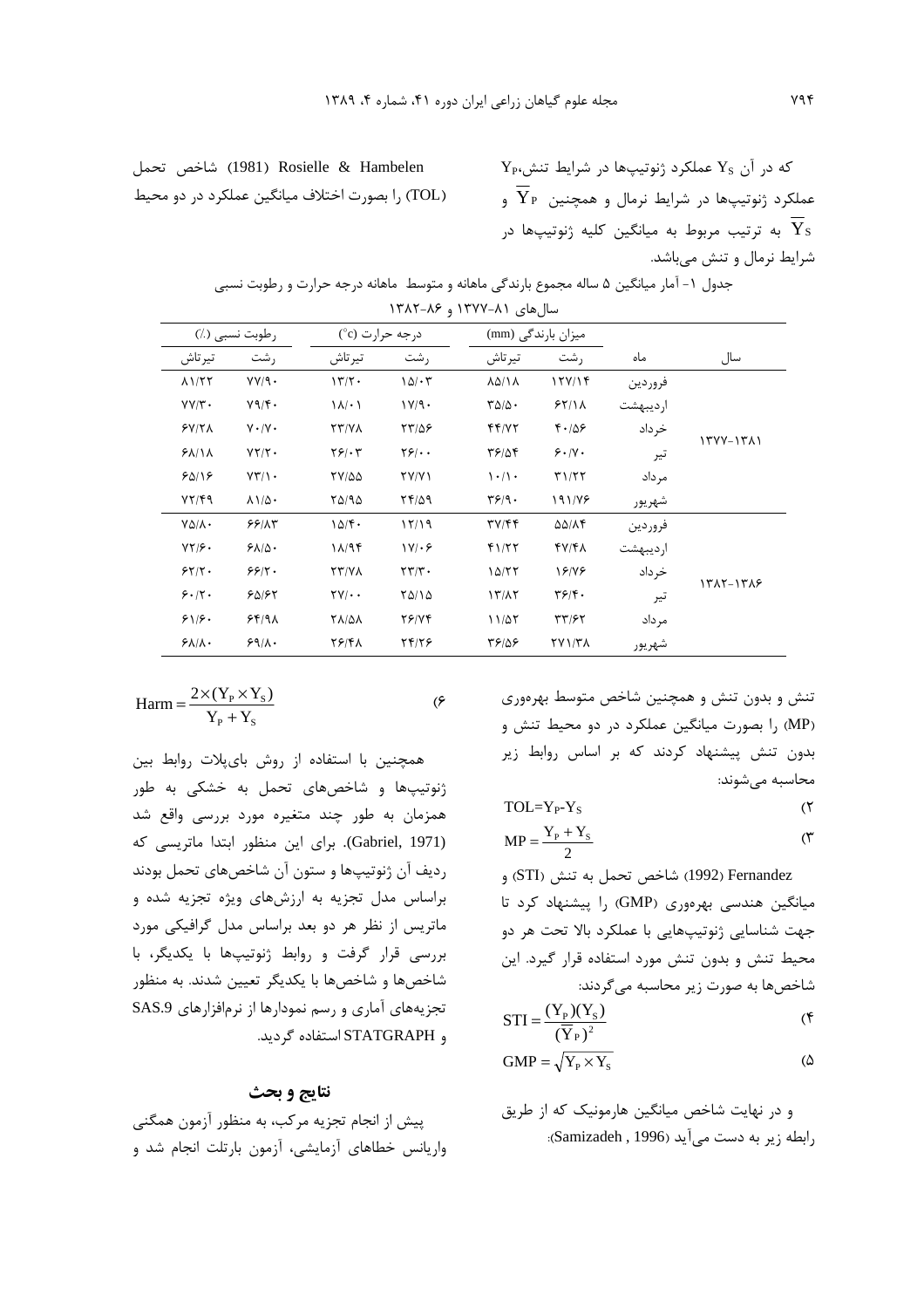فرض همگنی واریانس خطای آزمایشات در سطح احتمال ١٪ رد نشد. نتايج تجزيه واريانس مركب بيانگر اختلاف بسيار معنى دارى بين ژنوتيپها از نظر كليه شاخصها و عملکردهای آبی و تنش بود که وجود تنوع ژنتیکی بین ژنوتیپها را نشان داده و انتخاب برای تحمل به خشکی را امکان پذیر میسازد (جدول۲). بین سالها و بین مکانها از نظر شاخصهای تحمل به خشکی اختلاف معنیداری مشاهده نگردید. به جز شاخص TOL برای سایر شاخصها، مکانها در سالهای مختلف اختلاف معنىداري را نشان دادند. معنىدار بودن اثر متقابل مکان × سال (محیط) برای تمامی شاخصها به جز شاخص TOL، حاكى از نوسانات شرايط تصادفى محیط است و بستگی به سال و مکان خاصی در ارتباط با پیش بینی عملکرد ژنوتیپها ندارد. به عبارتی ارقام توتون در مجموع در بعضی مناطق برای بعضی سالها، در مقایسه با سالهای دیگر، محصول بیشتری تولید می کنند. اثر متقابل ژنوتیپ×سال و ژنوتیپ×مکان برای شاخصهای SSI، TOL و MP معنىدار نشدهاست كه بیانگر این موضوع است که ژنوتیپها در سالها و مکانهای متفاوت از نظر این شاخصها وضعیت خود را حفظ کرده اند درحالیکه برای شاخصهای Harm ،GMP و STI اثر متقابل ژنوتیپ × مکان در سطح احتمال ۵٪ معنى دار گشتهاست كه بيانگر اين موضوع است كه ژنوتیپها در مناطق تیرتاش و رشت از نظر این شاخصها وضعيت متفاوتي را نشان مىدهند. لذا به نظر می,رسد که سه شاخص اول کمتر تحت تاثیر محیط قرار میگیرند و احتمالاً از وراثتپذیری بیشتری نیز برخوردار هستند. از طرف دیگر با توجه به معنی دار شدن اثر سه

طرفه ژنوتیپ×سال×مکان در تمامی شاخصها میتوان نتیجه گرفت که شرایط محیطی (سال×مکان) در بین محیطهای آزمایشی اثرات متفاوتی را برروی شاخصها نشان میدهد. به عبارت دیگر شاخصهای تحمل برای ژنوتیپها از محیطی به محیط دیگر ثابت نبوده و دارای

## نوسان مے باشد (جدول ٢).

به منظور تعيين بهترين شاخص، همبستگي عملكرد برگ خشک ژنوتیپها در شرایط تنش (YS) و بدون تنش (YP) با شاخصهای تحمل به خشکی محاسبه شد (جداول ۳ و ۴). اساساً شاخصهایی که دارای همبستگی بالایی با عملکرد باشند، در هر دو محیط تنش و بدون تنش به عنوان بهترین شاخص شناخته می,شوند (Fernandez, 1992). زيرا اين شاخصها قادر به جداسازی و شناسایی ژنوتیپهایی با عملکرد بالا در هر دو محیط میباشند و به عبارت دیگر این شاخصها قادر به انتخاب ارقامی هستند که علاوه بر تحمل به خشکی، یتانسیل عملکرد بالایی را نیز دارا میباشند.

با توجه به بررسی همبستگی عملکرد برگ خشک در شرایط تنش (YS) و بدون تنش (YP) با شاخصهای تحمل به خشکی، در هر دو منطقه تیرتاش و رشت به ترتیب با شدت تنش ۰/۵۰۳ و ۰/۴۱۱، شاخصهای STI GMP وMP به عنوان بهترين شاخصهاى تحمل به خشکی در توتون انتخاب شدند. دلیل این امر، همبستگی بالا و معنیدار این سه شاخص با عملکرد برگ خشک در شرایط تنش و بدون تنش است (جداول ۳ و ۴).

جدول۲- تجزیه واریانس مرکب شاخصهای تحمل به خشکی بر اساس عملکرد برگ خشک برای ژنوتیپهای توتون در مناطق و سالهای مختلف

|                                                 |                             |                                                         | منابع                                                                                                                                      |                                             |                                                      |                                                          |                                |            |  |                     |
|-------------------------------------------------|-----------------------------|---------------------------------------------------------|--------------------------------------------------------------------------------------------------------------------------------------------|---------------------------------------------|------------------------------------------------------|----------------------------------------------------------|--------------------------------|------------|--|---------------------|
| <b>STI</b>                                      | Harm                        | <b>GMP</b>                                              | MP                                                                                                                                         | <b>TOL</b>                                  | <b>SSI</b>                                           | $Y_{s}$                                                  | $Y_n$                          | درجه آزادی |  | تغييرات             |
| $\mathbf{Y}/\cdot$ 1 $\mathbf{Y}$ <sup>ns</sup> | ۲۶/۹۱۶ $s^{\text{ns}}$      | $19/579^{ns}$                                           |                                                                                                                                            | $15/7VV^{ns}$ $77/175^{ns}$                 | $\Delta$ /957 <sup>ns</sup>                          | $\mathsf{r}\mathsf{r}\wedge\Delta\mathsf{r}^{\text{ns}}$ | $1/19\lambda$ <sup>ns</sup>    |            |  | سال                 |
| $1/\lambda\lambda1^{ns}$                        |                             |                                                         | $1.14$ /۴۲۹ $^{ns}$ ۲۱۴/۵۶۷ $^{ns}$ <i>SV</i> ۹/۴۴۷ $^{ns}$ 11۵/V1۲ $^{ns}$ <i>S/</i> ۲۵۹ $^{ns}$ 1.۴/1 <i>6</i> ۵ $^{ns}$ f۳۹/۴۵۳ $^{ns}$ |                                             |                                                      |                                                          |                                |            |  | مكان                |
| $Y/\Delta \xi Y$                                | $Y$ $Z$ $Y$ $Y$ $Y$         | $\mathsf{YY}/\mathsf{\Delta }\mathsf{Y}\mathsf{F}^{**}$ | $YY/YY\Delta$ <sup>**</sup> $Y/Y\Lambda^{ns}$                                                                                              |                                             | $\delta/V \cdot \gamma^{**}$                         | $1\lambda/\Delta\Delta\Upsilon^{**}$                     | $f \wedge (\cdot \vee q^{**})$ |            |  | _مکان × سال         |
| $\cdot$ /100**                                  | $\cdot$ /179 $^*$           | $\cdot$ /\YY <sup>**</sup>                              | $\cdot$ / $\Lambda$ ۵ $\Lambda$ **                                                                                                         | $\cdot$ /۶۲۷ $^{**}$                        | $\cdot$ / $\cdot$ $\Delta \Delta$ $^{**}$            | $\cdot/\cdot \vee \cdot^{\text{ns}}$                     | $\cdot$ /Y۶ $\gamma^{**}$      | λ          |  | تکرار در سال و مکان |
| .1.19                                           | $1/FFq^{**}$                | $1/TAY**$                                               | $\mathbf{y}/951$                                                                                                                           | $\mathbf{r}/\mathbf{r}\cdot\mathbf{v}^{**}$ | $\cdot$ /٣۶١ $^{\ast\ast}$                           | 1/5.                                                     | $Y/9\Lambda$ .                 | ۱۴         |  | ژنوتيپ              |
| $\cdot$ / $\cdot$ Y9 <sup>*</sup>               | $1/\tau\gamma\epsilon^{ns}$ | $1/115$ <sup>ns</sup>                                   | $Y/Y$ ۵۵ $^{ns}$                                                                                                                           |                                             | $1/\lambda \Upsilon^{ns}$ . $\Upsilon \Upsilon^{ns}$ | $1/155^{ns}$                                             | $1/\tau q \gamma^{ns}$         | ۱۴         |  | ژنوتيپ × سال        |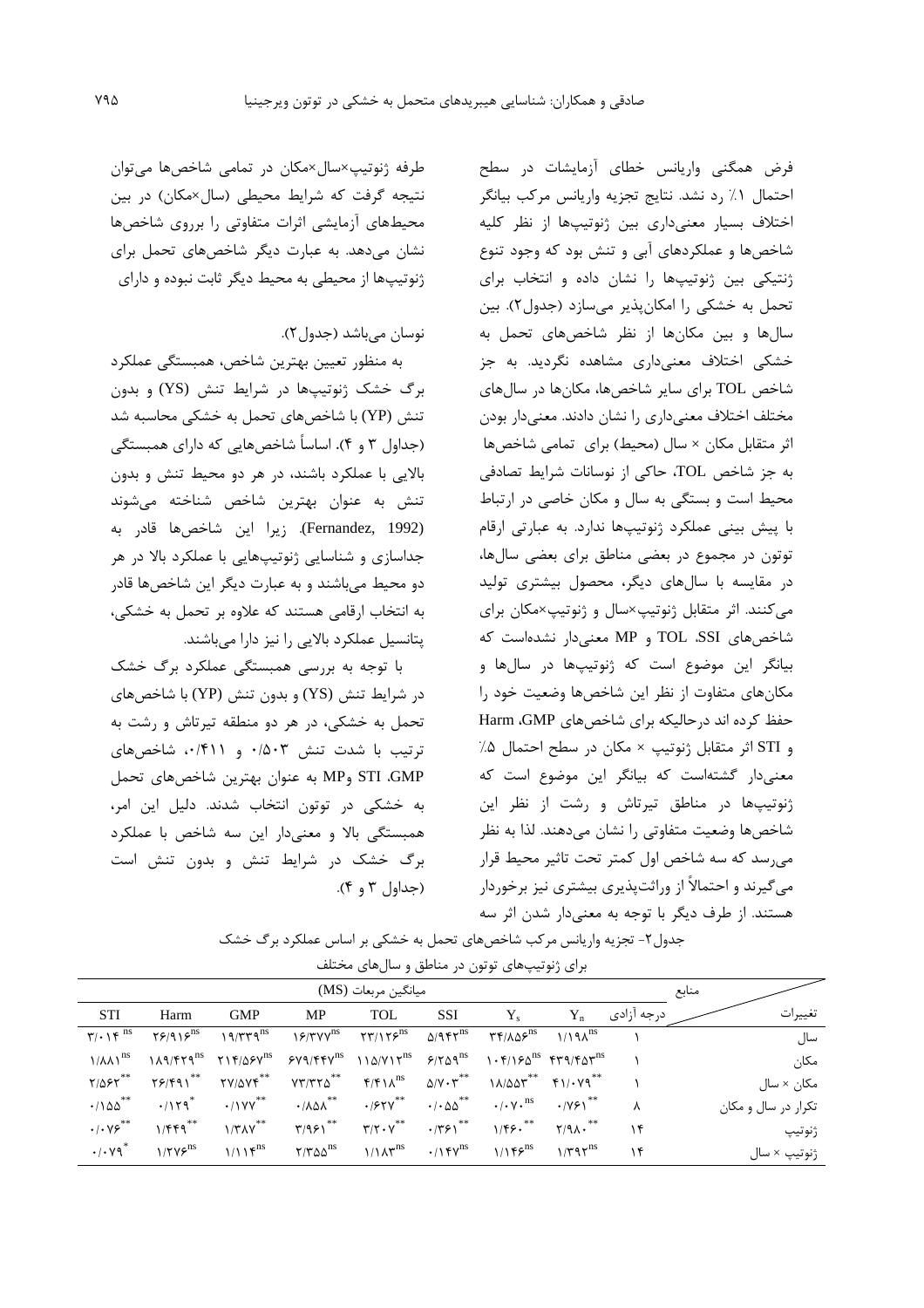| ژنوتيپ × مكان          | ۱۴  | $1/\gamma$ ۴۶ $^{ns}$  | $1/F\Delta V^{ns}$                | $\cdot$ / $\gamma^{\text{ns}}$ | $1/\cdot \text{A}^{\text{ns}}$ | $\Upsilon/\Upsilon \cdot$ <sup>ns</sup> | 1/FF5                        | $1/\Delta\lambda\Delta$           | $\overline{\cdot}/\cdot\Lambda\Upsilon^*$ |
|------------------------|-----|------------------------|-----------------------------------|--------------------------------|--------------------------------|-----------------------------------------|------------------------------|-----------------------------------|-------------------------------------------|
| ژنوتیپ × سال × مکان    | ۱۴  | $1/0.19V^{**}$         | $\cdot$ $/$                       | $\cdot$ /۲۱۲ <sup>**</sup>     | $1/VPV$ <sup>**</sup>          | $1/T\Lambda\Delta$ **                   | $\cdot$ /017 $^{**}$         | $\cdot$ /Y $\cdot$ \**            | $\cdot$ / $\cdot$ $\uparrow$ $\uparrow$   |
| خطا                    | ۱۱۲ | .11YY                  | .1.99                             | $\cdot$ / $\cdot$ $\cdot$      | .759                           | .119Y                                   | $\cdot$ / $\cdot$ $\Delta$ 9 | .1.84                             | $\cdot \mid \cdot \cdot \infty$           |
| کل                     | ۱۷۹ | <b>A/YAY</b>           | $\mathbf{r}/\mathbf{r}$           | .7607                          | <b>TIVYA</b>                   | ۱۳/۸۵۴                                  | $f/\lambda V$                | 4/61V                             | .11A9                                     |
| ميانگين                |     | $Y/\cdot Y$            | $\mathbf{y}/\mathbf{q}\mathbf{y}$ | 1/1Yf                          | $Y/\cdot \Delta f$             | 9/656                                   | $\Delta$ /۲۷۴                | $\Delta/\cdot\Delta\Upsilon$      | .1889                                     |
| ضريب تغييرات           |     | $\Delta$ /9 $\gamma$ ۳ | 51011                             | ۱۲/۱۹۴                         | 18/17V                         | f/91V                                   | 4/612                        | $\Delta$ / $\cdot$ $\cdot$ $\tau$ | 9/174                                     |
| ضريب تبيين             |     | .198V                  | .1999                             | .7979                          | .19.7                          | .1999                                   | $\cdot$ /9 $\Lambda$ .       | .19YY                             | .1980                                     |
| جذر ميانگين مربعات خطا |     | .751                   | .795                              | $.11$ ۴۳                       | .1919                          | .7888                                   | .755                         | .780                              | $\cdot$ / $\cdot$ $\epsilon$ $\tau$       |
|                        |     |                        |                                   |                                |                                |                                         |                              |                                   |                                           |

ns عدم اختلاف معنىدار، \* و \*\* به ترتيب معنىدار در سطح احتمال ۵ و ۱ درصد.

ا نيز اين سه شاخص را (2006) i (2006) نيز اين سه شاخص به عنوان بهتابن شاخص های تحمل به خشکی انتخاب ک دەبەدند. شاخص مىانگىن ھارمونىک د. ھ. دە منطقە  $r = \cdot$ /٩۶۲٧ " و  $r = \cdot/9.4$ ۰/۹۸۷۱ "  $r = \cdot/9.8$  و  $r = \cdot/9.8$ ۲ بیشترین همبستگی مثبت و معنیداری را در سطح احتمال ۱٪ با عملکرد برگ خشک در شرایط تنش نشان داد، در حالی که همبستگی بالایی را با عملکرد برگ خشک د. شایط نرمال بالاخص در شت نشان نداد لذا ابن شاخص می<sup>ت</sup>واند د. تفکیک ژنوتیبهایی که د. .<br>ن .<br>شرایط تنش عملکرد خوبی دارند مفید واقع گردد. در ارتباط با شاخصهای TOL و SSI با توجه اینکه این دو .<br>شاخص در هر دو منطقه مورد آزمایش از همبستگی منفی و بسیار معنیداری با عملکرد در شرایط تنش ن خوردار بودند لذا ژنوتیبهایی که دارای مقادیر کمتر <u>:</u> ابن شاخصها هستند مدنظ بوده و به عنوان .<br>ژنوتیپهای متحمل شناخته میشوند. .<br>ن

(1997) Schneider et al. <sub>9</sub> (1992) Fernandez عنوان کردند که انتخاب داساس این ده شاخص باعث .<br>نتخاب ژنوتیپهای م<sub>ی</sub>شود که متحمل به تنش هستند <u>:</u> , ولي بتانسيان عملک دشان بابين است. نکته قابل توجه در جداول همبستگی، همبستگی مثبت و بسیار معنی دار عملکرد برگ خشک بین دو شرایط تنش و غیرتنش در تیرتاش (\*\*r=۰/۷۴۱۸) بود که در رشت همبستگی معنی داری را نشان نداد که این نشانگ چساستت پیشتر ژنوتیپها در رشت به شرایط تنش میباشد. .<br>ن

.<br>براي گزينش بهترين ژنوتيپها از لحاظ تحمل به .<br>د .<br>خشکی، ژنوتیبها براساس شاخصهای اندازهگیری شده .<br>ن د. دو منطقه ، تيەيند*ى ، گ*ادېدند (جداول ۵ و ۶). پر اين اساس، هیبریدهای PVH03 و NC89×k394 در  $Coker347\times$  ULT109 و  $Coker347\times$ Coker254 در رشت بیشترین عملکرد برگ خشک را در شرايط بدون تنش نشان دادند.

جدول۳- نتایج تجزیه همبستگی بین شاخصهای تحمل به خشکی با صفت عملکرد برگ خشک توتون در دو شرایط تنش و بدون

|            |                                                        |                        |                                                                                                                                             | تنش در طی دو سال در منطقه تیرتاش |                                                                           |                |                             |      |
|------------|--------------------------------------------------------|------------------------|---------------------------------------------------------------------------------------------------------------------------------------------|----------------------------------|---------------------------------------------------------------------------|----------------|-----------------------------|------|
|            | Yn                                                     | Ys                     | SSI                                                                                                                                         | TOL                              | MP                                                                        | STI            | <b>GMP</b>                  | Harm |
| Yn         |                                                        |                        |                                                                                                                                             |                                  |                                                                           |                |                             |      |
| Ys         | $\cdot$ / $\gamma$ $\gamma$ $\wedge$ $\ast$            |                        |                                                                                                                                             |                                  |                                                                           |                |                             |      |
| <b>SSI</b> | $-1719$                                                | $-10.00$               |                                                                                                                                             |                                  |                                                                           |                |                             |      |
| <b>TOL</b> |                                                        | $-(5955^{**} - (7140)$ | $\cdot$ / $V$ ) $V$ 9 $**$                                                                                                                  |                                  |                                                                           |                |                             |      |
| <b>MP</b>  | $\cdot$ /9 $\mathfrak{f} \cdot \Lambda$ **             |                        | $\cdot$ /9505** $ \cdot$ /05 $\cdot$ **                                                                                                     | $\cdot$ /161.                    |                                                                           |                |                             |      |
| <b>STI</b> | $\cdot$ / $\lambda$ ۶۵۵ $^{\ast\ast}$                  |                        | $\cdot$ /9 $V$ 99 <sup>**</sup> - $\cdot$ / $\frac{\partial V}{\partial V}$ <sup>**</sup> - $\cdot$ / $\cdot \frac{\partial V}{\partial V}$ |                                  | $\cdot$ /9170 <sup>**</sup>                                               |                |                             |      |
| <b>GMP</b> | $\cdot$ / $\Lambda\Lambda$ ۶۶ $^{\ast\ast}$            | $\cdot$ /9871 $^{**}$  | $ \cdot$ / $54$ $\cdot$ 9 <sup>**</sup>                                                                                                     | . / . TTA                        | $\cdot$ /99 $\cdot \wedge$ **                                             | $4.1998V^{**}$ |                             |      |
| Harm       | $\cdot$ $/$ $\wedge$ $\wedge$ $\vee$ $\wedge$ $\wedge$ |                        | $\cdot$ /918 $\vee$ $\cdot$ $^*$ $- \cdot$ $\vee$ $\cdot$ $\uparrow$ $\varphi$ $^*$ $^*$ $- \cdot$ $\vee$ $\uparrow$ $\cdot$                |                                  | $\cdot$ /9 $\epsilon$ 10 <sup>**</sup> $\cdot$ /99 $\tau$ ۴ <sup>**</sup> |                | $\cdot$ /997) <sup>**</sup> |      |

\* و \*\* به ترتیب اختلاف معنیداری در سطوح ۵ و ۱ درصد.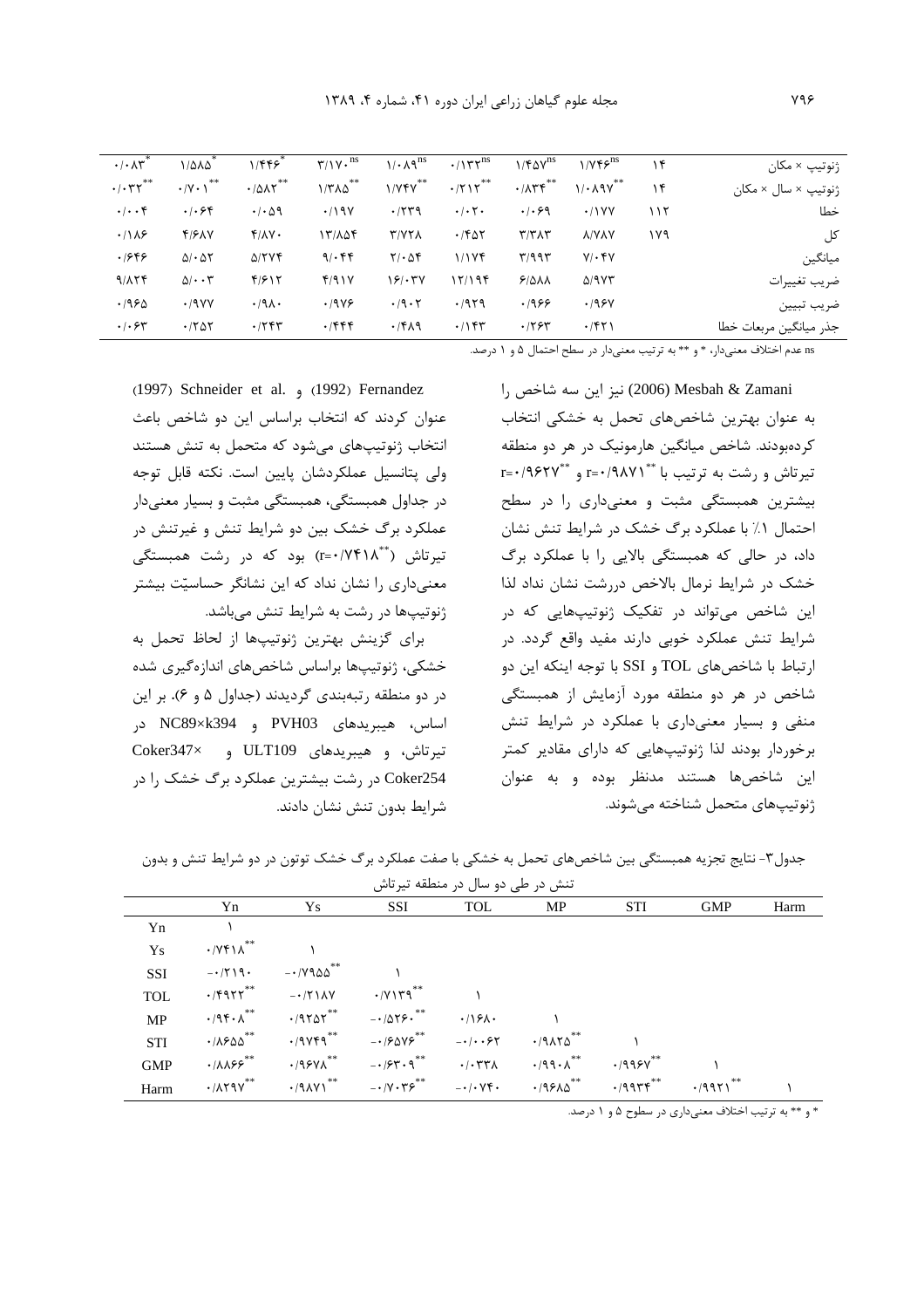|            |                                       |                                                                   |                                                                                                                                                                            | ینش در طی دو سال در منطقه رسب |                       |                       |             |      |
|------------|---------------------------------------|-------------------------------------------------------------------|----------------------------------------------------------------------------------------------------------------------------------------------------------------------------|-------------------------------|-----------------------|-----------------------|-------------|------|
|            | Yn                                    | Ys                                                                | SSI                                                                                                                                                                        | TOL                           | MP                    | <b>STI</b>            | <b>GMP</b>  | Harm |
| Yn         |                                       |                                                                   |                                                                                                                                                                            |                               |                       |                       |             |      |
| Ys         | $\cdot$ /۲۳۷۱                         |                                                                   |                                                                                                                                                                            |                               |                       |                       |             |      |
| SSI        |                                       | $\cdot$ /٣۴٠٢ <sup>*</sup> - $\cdot$ / $\wedge$ ۲۸۷ <sup>**</sup> |                                                                                                                                                                            |                               |                       |                       |             |      |
| <b>TOL</b> |                                       | $\cdot$ $/5.55$ $+$ $/57.5$ $/$                                   | $\cdot$ /94 $\lambda$ ۳ $^{**}$                                                                                                                                            |                               |                       |                       |             |      |
| MP         | $\cdot$ / $\Lambda$ ۲ $\Lambda$ ۶ $*$ |                                                                   |                                                                                                                                                                            | . / . 519                     |                       |                       |             |      |
| <b>STI</b> | $\cdot$ /۶۷۶۱ $*$                     | $\cdot$ / $\Lambda$ $Y \circ$ $\circ$ $\circ$ $\circ$             | $-1505 \cdot 200$ $-1107$                                                                                                                                                  |                               | $\cdot$ /901 $v^{**}$ |                       |             |      |
| <b>GMP</b> | $\cdot$ /۶۴۷۷**                       |                                                                   | $\cdot$ / $\wedge$ $\wedge$ 9 $\curlyeq$ $\overset{***}{\sim}$ $- \cdot$ / $\uparrow$ $\wedge \wedge \varphi$ $\overset{***}{\sim}$ $- \cdot$ / $\uparrow$ $\wedge$ $\vee$ |                               | $\cdot$ /9070**       | $\cdot$ /995۲ $^{**}$ |             |      |
| Harm       | $\cdot$ /۴۴۴۵                         |                                                                   | $\cdot$ /95YV** --/5Y $\cdot$ Y** --/5YFBa* $\cdot$ /AF $\cdot$ ** $\cdot$ /9a $\cdot$ 1*                                                                                  |                               |                       |                       | $.19519***$ |      |

جدول۴- نتایج تجزیه همبستگی بین شاخصهای تحمل به خشکی با صفت عملکرد برگ خشک توتون در هر شرایط تنش و بدون

\* و \*\* به ترتیب اختلاف معنیداری در سطوح ۵ و ۱ درصد.

در شرایط تنش خشکی در تیرتاش هیبریدهای NC89×k394 و NC55 بيشترين عملكرد برگ خشک را نشان دادند در حالی که در رشت CC27 بیشترین عملکرد برگ خشک را با میزان ۵/۱۶ کیلوگرم در هر کرت نشان داد و پس از آن هیبرید Coker347×Coker254 قرار گرفت. با توجه به شاخصهای STI ،MP و GMP که ژنوتیپهای با عملکرد بالا در هر دو شرایط تنش و غیرتنش را جدا مى نمايند، ژنوتيپ هاى NC55 ،NC89×k394 و Coker347×k394 در تيرتاش و Coker347×Coker254. CC27 و NC89×k394 در رشت انتخاب شدند. در خصوص شاخصهای TOL و SSI که مقادیر کمتر آن،

ژنوتیپهای با عملکرد بالا در شرایط تنش را انتخاب میکنند، در تیرتاش NC55 و Coker347×NC89 K394Error! و VE1×NC89 و VE1×NC89 Objects cannot be created from editing field codes.Coker347 كمترين مقدار TOL را نشان دادند. در حالی که در رشت CC27 و VE1×Coker254 كمترين مقدار SSI و TOL را نشان دادند (جداول ۵ و۶). به منظور بررسی همزمان ژنوتیپها توسط کلیه شاخصها از روش بای بلات استفاده شد. به این منظور ماتریسی را که ردیفهای آن ژنوتیپهای توتون و ستونهای آن شاخصهای محاسبه شده بود، به مؤلفههای اصلی تجزیه شد که نتایج در جداول ٧ و ٨ آمده است.

جدول۵- رتبهبندی تحمل به خشکی ژنوتیپهای توتون به وسیله شاخصهای تحمل به خشکی در طی دو سال در منطقه تیرتاش

| , تبه       | Harm                  | ر تبه | <b>GMP</b>              | ر تبه | <b>STI</b>            | ر تبه | MP                      | ر تبه | TOL                       | ر تبه    | SSI                        | YS                      | YP                       | ژنوتيپ                    |
|-------------|-----------------------|-------|-------------------------|-------|-----------------------|-------|-------------------------|-------|---------------------------|----------|----------------------------|-------------------------|--------------------------|---------------------------|
| ۱۴          | Y/Y                   | ۱۳    | $f/\Delta f$            | ۱۳    | .775                  | ۱۴    | $f/\lambda \Delta$      | ۱۱    | $\mathbf{r}/\mathbf{r}$   | Υ        | $1/\cdot 70$               | f/YV                    | $9/1$ .                  | PVH <sub>03</sub>         |
| $\gamma$    | ۴۱۳۶                  | ۱۴    | $f/\Delta$              | ۱۴    | .779                  | ۱۳    | f(9)                    | Υ     | $Y/Y\Lambda$              | ۵        | 1/1.5                      | $\mathbf{Y}/\cdot$      | 5/19                     | $VE1 \times Coker347$     |
| ۴           | <b>A/A/A</b>          | ۴     | 9.9                     | ۴     | .191V                 | ۴     | $5/\tau$ .              | ۱۳    | T/Tf                      | ۱۴       | .711                       | ۴۱۶۸                    | Y/95                     | NC89×Coker347             |
| ٣           | 9/10                  | ٣     | $517\lambda$            | ٣     | .19YY                 | ٣     | 9198                    | ۱۲    | $\Gamma/\Delta$           | ٩        | .1984                      | $f/\lambda$ ۶           | $\lambda$ /٣٧            | $K394 \times Coker347$    |
| $\setminus$ | $f/\Delta Y$          | ۱۱    | $\Delta$ . $\epsilon$   | ۱۱    | .1979                 | ٩     | 9310                    |       | $\Delta/\cdot \Lambda$    |          | 1/571                      | $\mathbf{r}/\mathbf{r}$ | $\Lambda/\Upsilon$ .     | $Coker254\times Coker347$ |
| ۱۵          | Y/YY                  | ۱Δ    | $f(\cdot)$              | ۱۵    | .7Y                   | ۱۵    | $f/\tau$ .              | ۱۵    | Y/99                      | ١٠       | .197 <sub>A</sub>          | $f/f_0$                 | $\Lambda/\Upsilon\Delta$ | <b>NC291</b>              |
| ٨           | $f/\lambda$ 9         | ٩     | $\Delta/\Gamma$         | ٩     | .759                  | ۱۱    | $\Delta$ /۳۹            | ۱۴    | $\tau/\tau$               | $\gamma$ | .7957                      | Y/YY                    | $Y/\cdot$ \              | $NC89\times VE1$          |
| ۱۲          | f/T                   | ۱۲    | $f/\lambda$ .           | ۱۲    | $\cdot$ /۳ $\wedge$ ۳ | ۱۲    | $\Delta/\Upsilon\Delta$ | ۵     | $F/Y$ ۶                   | ٣        | 1/18V                      | $\mathbf{r}/\mathbf{r}$ | Y/Y                      | $K394 \times VE1$         |
| ۵           | $\Delta$ /۳ $\Lambda$ | ۶     | ۵۱۶۴                    | ۶     | .7051                 | ۶     | $\Delta$ /9)            | ۱۰    | $\mathbf{r}/\mathbf{r}$ . | ۱۱       | $\cdot$ /9 $\cdot$ $\circ$ | ۴۱۱۶                    | V/FV                     | $Coker254\times VE1$      |
|             | 9/1                   |       | 919                     |       | $\cdot/\lambda \cdot$ |       | Y/ Y                    | ٩     | $\mathbf{Y}$ /۶)          | ١۵       | $\cdot$ /y 9 $\wedge$      | $\Delta$ /۳ $V$         | $\lambda$ /۹ $\lambda$   | <b>NC55</b>               |
|             | 510 <sub>h</sub>      | ٢     | 9/19                    |       | $\cdot$ /YYA          | ٢     | $Y/\rightarrow$         | ٧     | $Y/\lambda$ ۶             | $\gamma$ | .71                        | $\Delta/1V$             | 9.6                      | $K394 \times NC89$        |
| ٧           | $\Delta/\Gamma$       | ٧     | $\Delta/\mathfrak{F}$ . | ٧     | .1919                 | ٧     | $\Delta/\Lambda\tau$    | ۴     | $f/T\Delta$               | ۶        | $1/\cdot Y$                | ۳۱۶۵                    | $\lambda$ $\cdot$ \      | $Coker254\times NC89$     |
| ۶           | $\Delta/\Upsilon$ .   | Δ     | A/VV                    | Δ     | .7008                 | Δ     | 9/79                    | ٢     | Y/9V                      | ٢        | 11188                      | $\Upsilon/\Lambda$ .    | <b>A/YY</b>              | CC27                      |
| ٩           | $f/\lambda$           | Υ     | <b>A/TA</b>             | Λ     | .1987                 | ٨     | $\Delta$ / $\Upsilon$   | ٣     | $f/\Delta r$              | ۴        | 1/150                      | Y/Y                     | $\lambda$ / $\cdot$ \    | $Coker254\times K394$     |
| ۱۰          | Y/YY                  | ١٠    | $\Delta/\cdot\hat{r}$   | ۲     | .751                  | ١.    | $\Delta$ /۴۳            | ۶     | $\mathbf{r}/\mathbf{q}$   | ٧        | $1/\cdot \Delta$ 9         | ۳۱۴۶                    | $Y/\mathfrak{f}$ .       | <b>ULT109</b>             |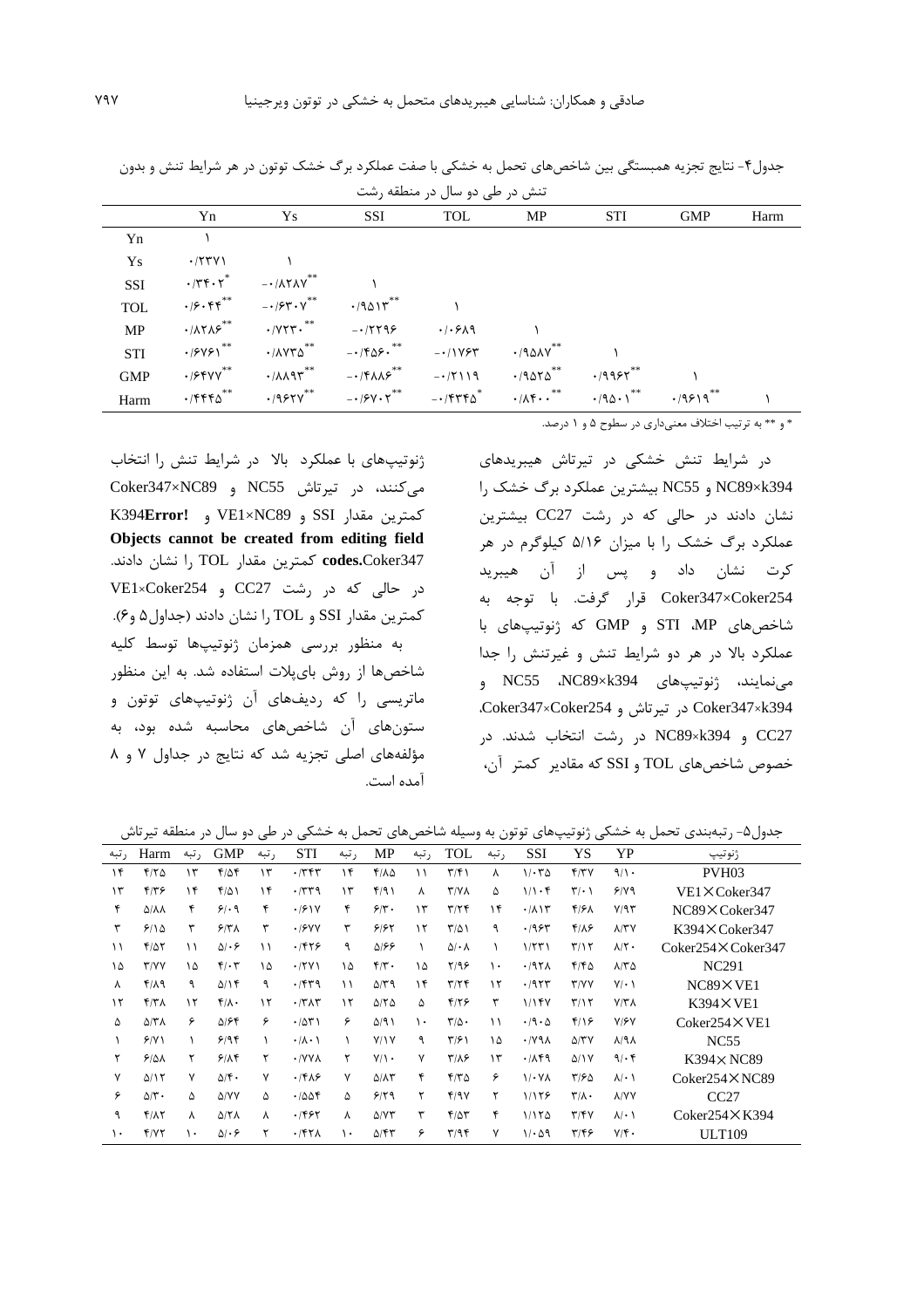جدول ۶- , تبەيندى تحمل بە خشكے , ژنوتىپ،ھاى توتون بە وسىلە شاخص ھاى تحمل بە خشكى در طى دوسال در منطقە , شت

| , تبه | Harm                       | ر تبه | <b>GMP</b>                        | ر تبه | <b>STI</b>              | ر تبه | <b>MP</b>                 | ر تبه | TOL                          | ر تبه | <b>SSI</b>                  | YS                             | YP                   | ژنوتيپ                    |
|-------|----------------------------|-------|-----------------------------------|-------|-------------------------|-------|---------------------------|-------|------------------------------|-------|-----------------------------|--------------------------------|----------------------|---------------------------|
| ۱۳    | $T/\Delta V$               | ۱۲    | $Y/Y$ ۶                           | ۱۳    | .751                    | ۱۳    | $\mathbf{r}/\mathbf{q}$ . | ٨     | $Y/\Delta P$                 | ۶     | $1/\cdot$ 9.                | <b>Y/YY</b>                    | $\Delta/\cdot 7$     | PVH03                     |
| ۱۰    | $f(\cdot)$                 | ٩     | $f/\gamma$                        | ٩     | .7009                   | ۶     | f/5                       | ٢     | $\tau/\tau$ $\vartriangle$   | ٣     | 1/509                       | ۲/۹۵                           | $5/\tilde{r}$ .      | $VE1 \times Coker347$     |
| ۱۴    | $\mathbf{r}/\mathbf{r}$    | ۱۳    | $\Upsilon/\Upsilon$               | ۱۴    | $\cdot$ /۴۱۵            | ۱۲    | $\mathbf{y}/\mathbf{q}$   | ۶     | Y/YY                         | ۴     | 1/779                       | 7/29                           | $\Delta$ /۳۲         | NC89×Coker347             |
| Λ     | Y/Y                        | λ     | f/f.                              | Λ     | .7019                   | ٧     | 8/25                      | ۱۰    | Y/YY                         | ٩     | 1/21                        | $\mathbf{r}/\mathbf{r}$        | $\Delta$ / $Y$ ۴     | $K394 \times Coker347$    |
|       | $\Delta/\Upsilon\Delta$    |       | $\Delta/\Delta$ ۶                 |       | .795.                   |       | $\Delta$ /YA              | ۴     | $\mathbf{Y}/\mathbf{V}$      | ٧     | 1.65                        | $f/\gamma$ .                   | Y/YY                 | $Coker254\times Coker347$ |
| ۴     | Y/Y                        | ۴     | f/91                              | ۴     | $\cdot$ / $\vee$ $\vee$ | ٣     | $\Delta/\cdot V$          | ٩     | $Y/F\Lambda$                 | ١٠    | .1909                       | $\mathbf{r}/\mathbf{r}$        | 5/5                  | NC <sub>291</sub>         |
| ۶     | 4/08                       | ۵     | ۴۱۷۶                              | ۵     | $\cdot$ /۶۸۵            | ۵     | 4/90                      | ٧     | Y/Ff                         | ٨     | $1/\cdot 14$                | $\mathbf{r}/\mathbf{r}$        | 9/7V                 | $NC89\times VE1$          |
| ۱۲    | Y/YY                       | ۱۰    | $f(\cdot)$                        | ١٠    | $\cdot$ /۴۹۱            | ۱۰    | $f/\tau$                  | ۵     | $\mathbf{r}/\cdot\mathbf{r}$ | ۲     | 1/280                       | $Y/Y$ ۹                        | $\Delta/\Lambda\tau$ | $K394 \times VF1$         |
| ٧     | $f/\Delta$ .               | ۶     | $f/\mathfrak{f}$                  | ۶     | $\cdot$ /9 $\cdot$ )    | ٩     | f/fq                      | ۱۴    | $\cdot$ /9)                  | ۱۴    | $.$ /۴۳۷                    | $f(\cdot)$                     | ۴/۹۵                 | $Coker254\times VE1$      |
| ۱۱    | $\Upsilon/\Lambda\Upsilon$ | ۱۴    | $\mathbf{r}/\mathbf{a}\mathbf{r}$ | ۱۱    | ۱۴۶۵                    | ۱۱    | $\Gamma/99$               | ۱۳    | 1/10                         | ۱۳    | $\cdot$ /0 $\wedge\uparrow$ | $\Gamma/\Gamma$                | $\Delta/\Upsilon$    | NC55                      |
| ٣     | f(9)                       | ٣     | $\Delta/\Omega$                   | ٣     | $\cdot/\lambda\cdot f$  | ٢     | $\Delta$ /۴۲              | ٣     | $\tau/\tau\Delta$            | ۵     | 1/11                        | $\mathbf{y} \times \mathbf{y}$ | $Y/\cdot f$          | $K394 \times NCS9$        |
| ۵     | ۴۱۶۶                       | ٧     | f/ff                              | ٧     | .7090                   | λ     | 4100                      | ۱۱    | $Y/\cdot Y$                  | ۱۲    | $\cdot$ / $\wedge$ Y&       | $T/\Delta f$                   | $\Delta/\Delta V$    | $Coker254\times NC89$     |
|       | $\Delta$ /Y $\Delta$       | ۲     | $\Delta$ /۳۲                      |       | .708                    | ۴     | 4/98                      | ۱۵    | $\cdot$ /۳۴                  | ۱۵    | $\cdot/\gamma$              | $\Delta/\sqrt{2}$              | $\Delta/\Delta$ .    | CC27                      |
| ٩     | $f(\cdot)$                 | ۱۱    | $P/\lambda$                       | ۱۲    | $\cdot$ /۴۵۸            | ۱۴    | Y/YY                      | ۱۲    | $1/\lambda$ ۳                | ۱۱    | $\cdot$ / $\wedge\wedge$    | $\mathbf{r}/\mathbf{v}$ .      | ۴/۹۳                 | $Coker254\times K394$     |
| ۱۵    | $Y/\Delta$ 9               | ۱۵    | $Y/\cdot Y$                       | ١۵    | $\cdot$ /٢ $\wedge$ ۳   | ۱۵    | ۳۱۶۶                      |       | 470                          |       | $1/Y \cdot 1$               | ۳/۶۸                           | ۷۱۶۳                 | <b>ULT109</b>             |

نتایج نشان داد که بیشترین تغییرات مورد نظر بین دادهها توسط دو مؤلفه اول بيان مى شود. در تيرتاش مؤلفه اول ۷۶/۳۲ درصد و مؤلفه دوم ۲۳/۰۸ درصد که مجموعاً ۹۹/۴۰ درصد از تغییرات بین دادهها را توجیه می کند. در رشت مؤلفه اول ۶۷/۶۰ و مؤلفه دوم ۳۱/۸۲ که در مجموع ۹۹/۴۱ درصد از تغییرات را توجیه کردند. در هر دو منطقه مؤلفه اوّل ضرایب مثبت و بالایی برای عملکرد برگ خشک در شرایط نرمال و تنش و شاخصهای STI ،GMP ،MP و Harm دارد و لذا این مؤلفه را، مؤلفه تحمل به خشکی نامگذاری و مؤلفه دوم را که همبستگی منفی با عملکرد در شرایط تنش و همبستگی مثبت و بالایی را با SSI و TOL نشان دادند، مؤلفه حساسیت به تنش نامیدهشد. لذا هر چه مقدار مؤلفه دوم كمتر باشد مطلوبتر است. Ahmadzadeh Zabet & Hoseynzade (2001) Ebrahimi (1997) Mesbah & Zamani (2005) Yahoiyan et al. (2005) (2006) و Karami et al. (2006) به نتايج مشابهي دست ىافتند.

از آنجا که مؤلفه اوّل تغییراتی را در بر میگیرد که توسط مؤلفه دوّم تعیین نمیشود و بالعکس، از این رو می توان وضعیت ژنوتیپها را براساس این دو مؤلفه تبیین نمود. با توجه به نمودار بایپلات (شکلهای ۱و۲) می توان ارقامی را که در هر دو محیط دارای عملکرد بالایی بودهاند شناسایی کرد. نظر به این که آمار

هواشناسی بیانگر کاهش میزان بارندگی و میزان رطوبت نسبی سال های اخیر در هر دو منطقه تیرتاش و رشت نسبت به سالهای گذشته است (جدول ۱). از طرف دیگر پراکنش نامناسب بارندگی در این مناطق به خصوص زمانی که گیاه بیشترین نیاز آبی را دارد، باعث گردیده که نیاز آبی گیاه به طور کامل برآورده نشود. لذا شناسایی هیبریدهایی که در این گروه قرار می گیرند و متحمل به خشکی هستند، می توانند راهکاری مناسب در کاهش خسارتهای ناشی از خشکی باشد.

این ژنوتیپها در تیرتاش شامل هیبریدهای NC89×k394 و NC55 و Coker347×NC89 و در رشت هیبریدهای CC27 و VE1×Coker254 بودند که در سمت راست و پایین نمودار قرار داشتند.

ژنوتیپهایی که در سمت راست و بالای نمودار قرار گرفتهاند از عملکرد بالایی در شرایط نرمال برخوردار بوده ولی حساس به تنش خشکی میباشند. بر این اساس در تیرتاش CC27 و در رشت هیبریدهای NC291 و NC89×k394 ،Coker347×Coker254 اين خاصیت را نشان دادند. نکته قابل توجه در این خصوص اینکه ژنوتیپها در مکانهای مختلف عکس العملهای متفاوتی نسبت به تنش نشان می دهند. به عنوان مثال NC89× k394 در تيرتاش هيبريد متحمل شناخته شده و در هر دو شرایط تنش و غیرتنش از عملکرد بالایی برخوردار بود در حالی که در رشت این هیبرید فقط در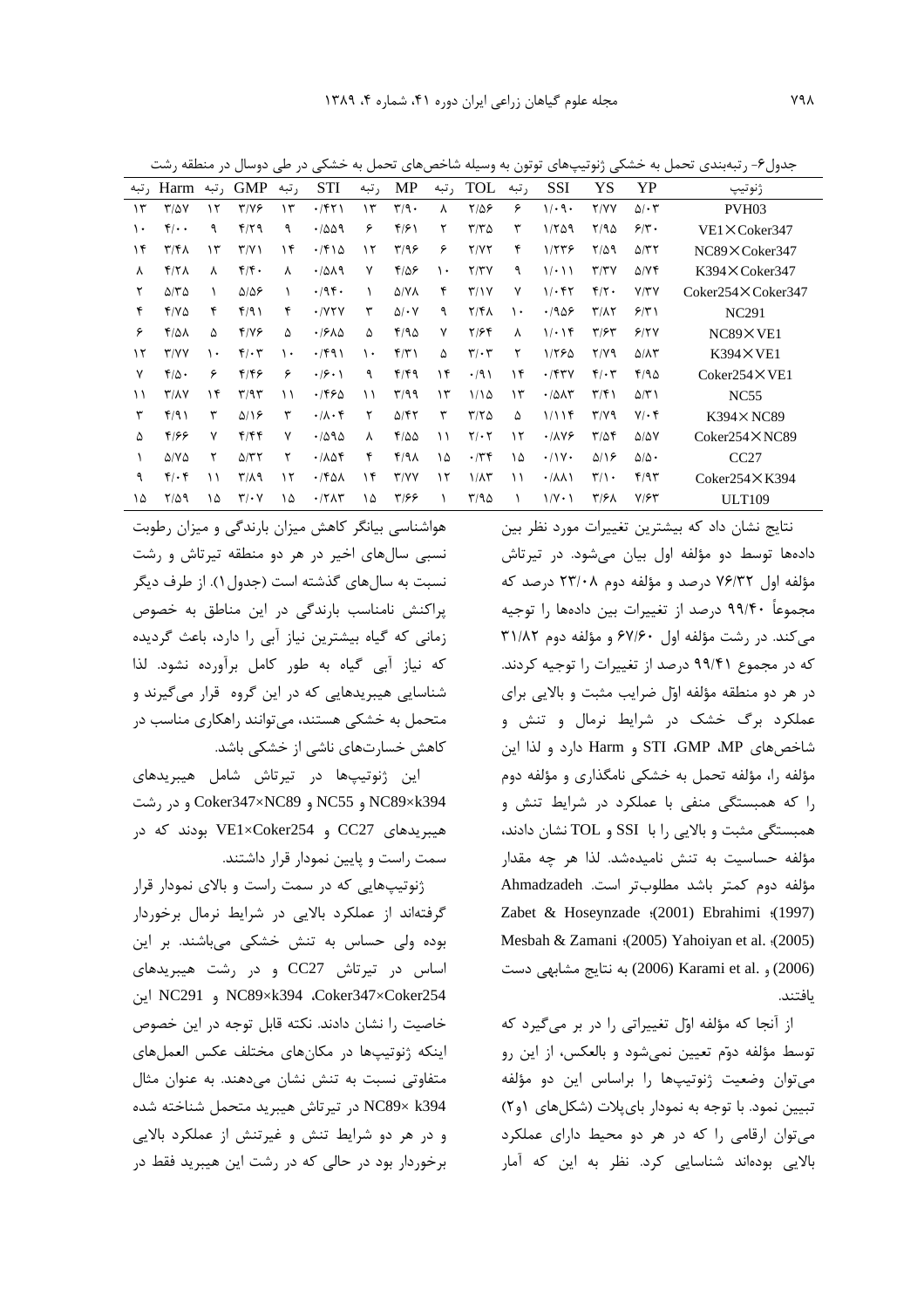.<br>شرایط نرمال از عملکرد بالایی برخوردار بود و حساسیت به عنوان رقم متحمل با عملکرد بالا در شرایط تنش و .<br>بالایی را به تنش نشان داد. همچنین CC27 که در رشت غیرتنش شناخته شد در تیرتاش به عنوان هیبرید

|      |            | <u>U</u>                                                                             |            |    |    |                         |      |           |
|------|------------|--------------------------------------------------------------------------------------|------------|----|----|-------------------------|------|-----------|
| Harm | <b>STI</b> | GMP                                                                                  | MP TOL SSI | Ys | Yp | مقادیر درصد درصد        |      |           |
|      |            |                                                                                      |            |    |    | مقدار تجمع <sub>ه</sub> | ويژه |           |
|      |            | مولفه اول ۲۰/۹/۹ ۷۶/۳۲ ۷۶/۳۲۰ ۲۳۹۶ - ۲۰۱۲ ۲۰/۲۷۶ - ۲۰۱۲ ۲۳۸۶ - ۲۰/۴۰۳ ۰/۴۰۳ - ۲۰/۴۰۳ |            |    |    |                         |      |           |
|      |            |                                                                                      |            |    |    |                         |      | مولفه دوم |

جدول ۷- تجزیه به مولفه های اصلی برای شاخصهای تحمل به خشکی در منطقه تیرتاش

| جناول ٧٠- تجربه به موسه های اصلی برای ساخصهای تحمل به حسنی در منطقه رست |       |  |  |                |  |                                                                            |    |       |                  |       |                                                                              |  |
|-------------------------------------------------------------------------|-------|--|--|----------------|--|----------------------------------------------------------------------------|----|-------|------------------|-------|------------------------------------------------------------------------------|--|
| Harm                                                                    | - STI |  |  | GMP MP TOL SSI |  | Ys                                                                         | Yp |       | مقادیر درصد درصد |       |                                                                              |  |
|                                                                         |       |  |  |                |  |                                                                            |    | تجمعے | مقدار            | ويژه  |                                                                              |  |
| $\cdot$ /۴۲۵                                                            |       |  |  |                |  |                                                                            |    |       |                  |       | مولفه اول ۱۴۶۷، ۱۳۶۰ - ۱۳۶۶، ۱۳۲۱، ۱۴۱۰، ۱۳۶۹، ۱۳۸۴– ۱۳۸۴، ۱۳۸۴– ۱۴۲۰، ۱۴۲۳، |  |
|                                                                         |       |  |  |                |  | $-i$ $+75$ $-i$ $i$ $+75$ $+771$ $+201$ $+761$ $-116$ $-116$ $+207$ $-107$ |    |       |                  | ۲/۵۴۵ | مولفه دوم                                                                    |  |

جدول ۸- تجزیه به مولفه های اصلی برای شاخصهای تحمل به خشکی در منطقه رشت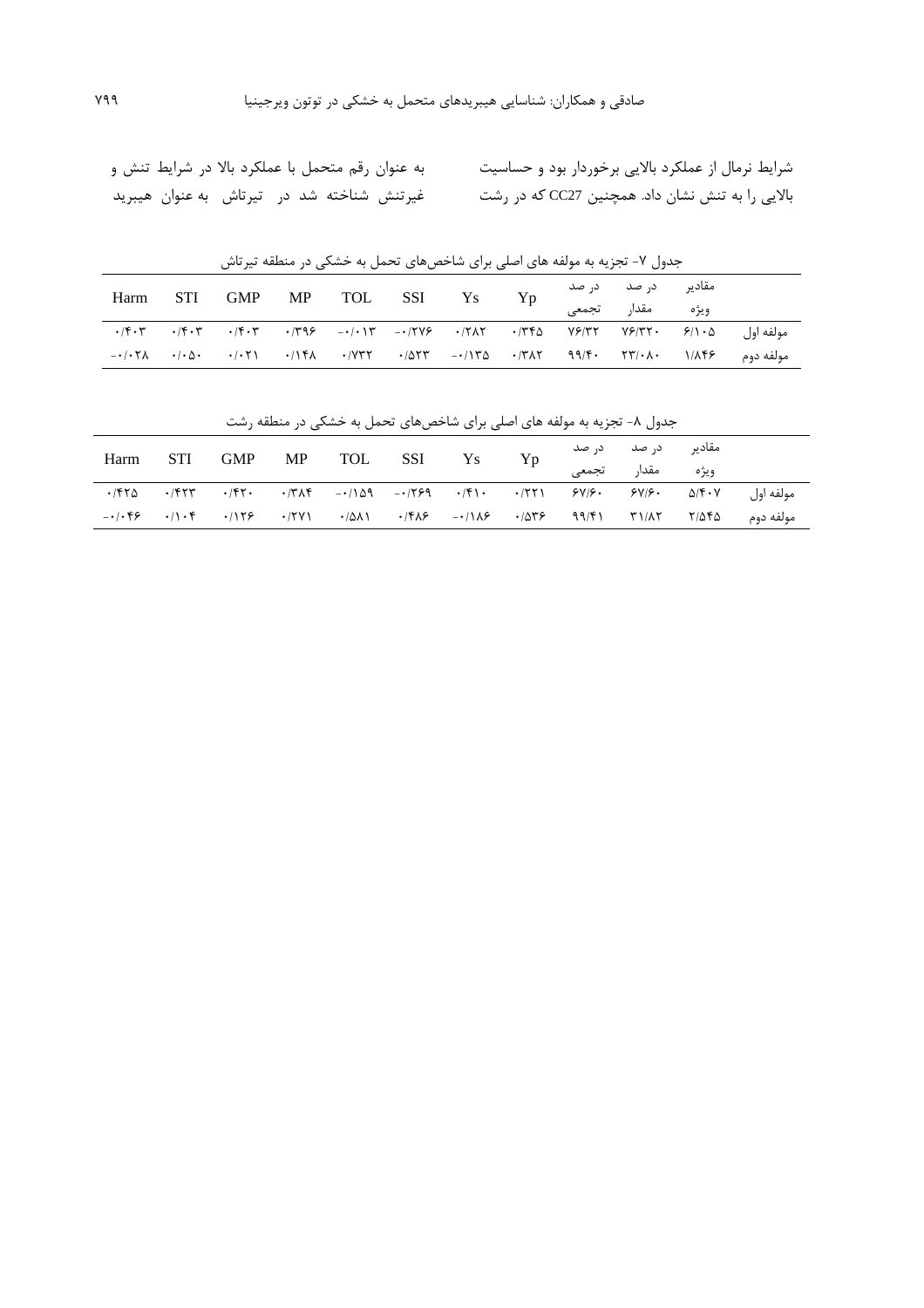

شکل۱- نمایش بای پلات ۱۵ ژنوتیپ توتون در ۸ شاخص تحمل به خشکی بر اساس اولین و دومین مولفه اصلی در منطقه تیرتاش

هیبریدها، هیبریدهای PVH03 و NC291 درهر دو منطقه در این ناحیه قرار گرفتند. ژنوتیپهایی که در سمت چپ و بالای نمودار قرار گرفتند از عملکرد پایینی در هر دو شرایط برخودار بوده و علاوه بر آن حساس به تنش خشکی میباشند. در بین ژنوتیپها هیبرید VE1×k394 در هر دو منطقه این خاصیت را نشان داد. Farshadfar (1998) عنوان کردکه گیاهان هموزیگوت و هتروزیگوت در شرایط مطلوب تفاوتی از نظر سازگاری ندارند امّا در شرایط نامطلوب گیاهان هتروزیگوت وضعیّت بهتری را نشان میدهند. از بررسی زوایای

حساس به تنش معرفی گردید. لذا به نظر میرسد در هر ژنوتییی، ژنهای تحمل به خشکی برای بیان خود نیاز به شرايط محيطي خاصي دارند. Farshadfar (1999) نيز عنوان نمود که اثرات درونی گیاه در تغییرات فنوتیپی و فیزیولوژیکی میتواند نقش مهمی داشته باشد به طوریکه بعضی ژنها برای ظاهر شدن نیاز به یک محیط بخصوصي مثلاً درجه حرارت بخصوص دارند. ژنوتیپهایی که در سمت چپ و پایین نمودار قرار گرفتند از عملکرد بالایی در دو شرایط برخوردار نبودند امّا حساسیّت کمی به تنش نشان دادند که در میان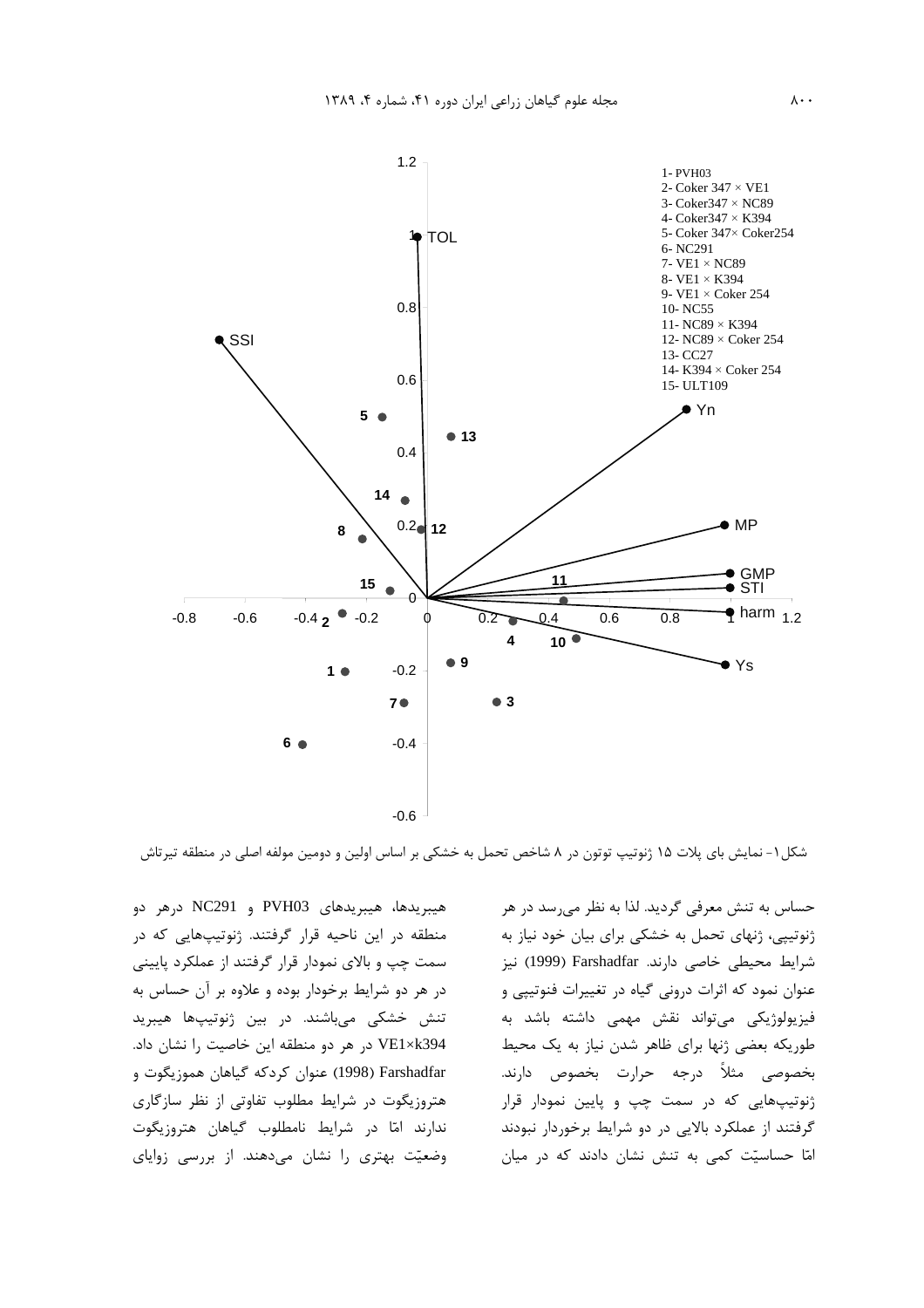

شکل۲- نمایش بای پلات ۱۵ ژنوتیپ توتون در هشت شاخص تحمل به خشکی بر اساس اولین و دومین مولفه اصلی در منطقه رشت

نمودار مشاهده می شود خط شاخص MP به عملکرد بدون تنش وخط شاخص Harm به عملکرد تنش نزدیکتر می باشد لذا می توان عنوان کرد شاخص MP بیشتر متمایل به انتخاب ژنوتیپهایی است که عملکرد بالایی در شرایط نرمال دارند در حالی که شاخص Harm بیشتر متمایل به انتخاب ژنوتیپهایی است که عملکرد بالایی در شرایط تنش دارند. خطوط شاخصهای STI و

طوری که مشاهده میشود شاخصهای TOL و SSI در هر دو منطقه تیرتاش و رشت همبستگی منفی و بالایی با عملکرد برگ خشک در شرایط تنش دارند. چهار شاخص GMP STI ،MP و Harm با عملکرد برگ خشک در شرایط تنش و غیرتنش همبستگی مثبتی را در هر دو منطقه نشان می دهند ولی همانطور که از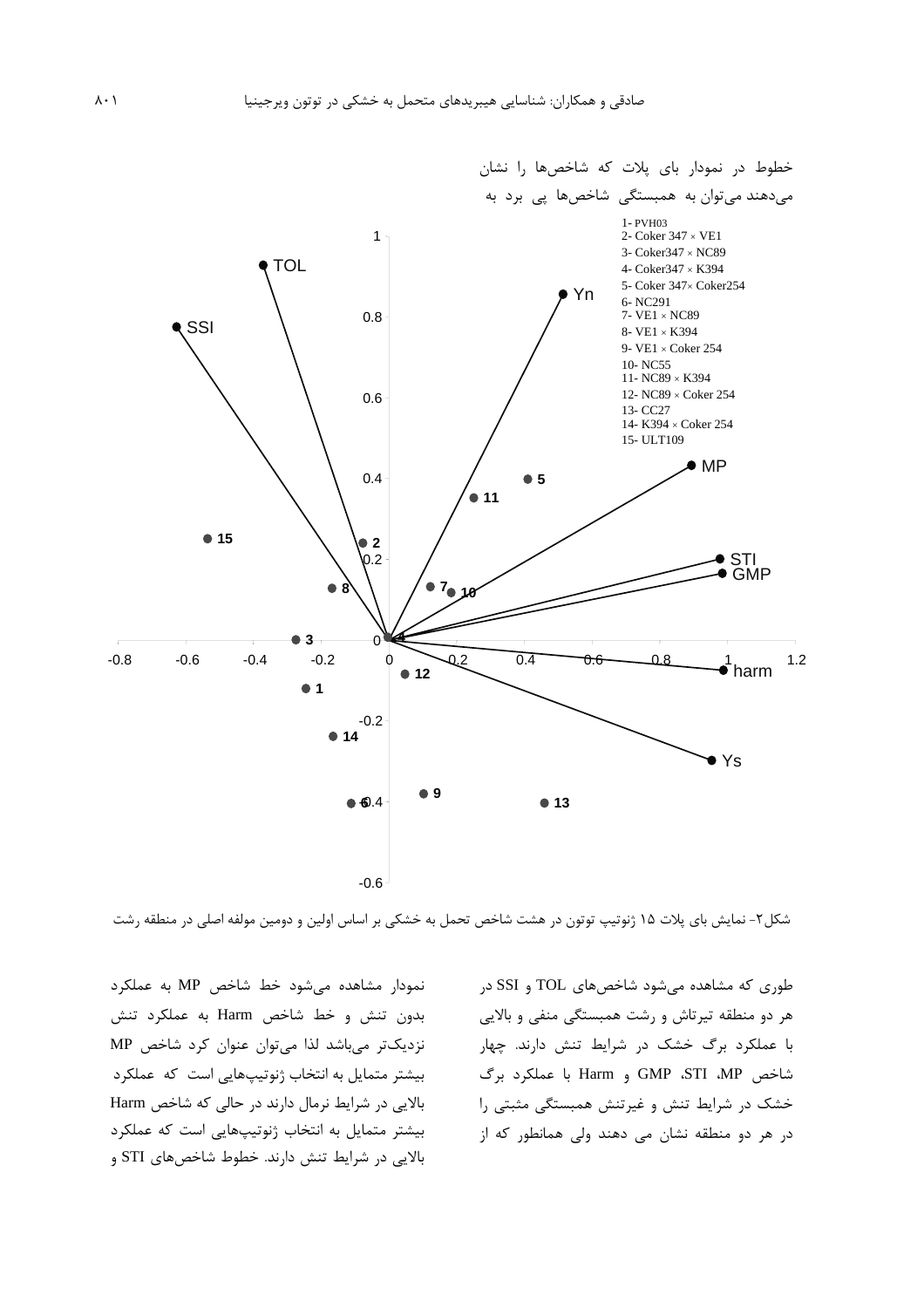GMP در هر دو منطقه تیرتاش و رشت بسیار نزدیک به هم می باشد که نشان از همبستگی بالای این دو ں ریسیستی بادی این دو ۔<br>شاخص نسبت به یکدیگر دارد و هر دو شاخص در حد وسط خطوط عملکرد در شرایط نرمال و تنش قرار دارند. لذا میتوانند به عنوان شاخصهای مناسب جهت انتخاب ژنوتیپهایی که در هر دو شرایط تنش و غیرتنش از عملكرد بالايي برخوردار هستند، انتخاب شوند (شکل های ۱ و ۲). نتیجه گیری کلی به طور کلی نتایج به دست آمده از این تحقیق عبا, تند ا;: الف) بهترين شاخصها براي انتخاب ژنوتيپهاي متحمل به خشکی در توتون، شاخصهای GMP ،STI و MP

> ب) بهترین هیبریدها، که دارای پتانسیل عملکرد بالا در هر دو شرایط تنش خشکی و بدون تنش باشند در

تعيين گرديدند.

#### **REFERENCES**

منطقه تيرتاش به هيبريدهاي NC55 ،NC89×K394

در تیرتاش هیبرید CC27 و در رشت هیبریدهای

NC291, NC89×K394 .Coker347×Coker254

سیاسگزاری

تیرتاش، در اجرای این طرح همکاری صمیمانهای

داشتند و همچنین معاونت پژوهشی سازمان دخانیات

کشور که هزینههای این طرح را تقبل نمودند، کمال

تشکر و قدردانی را دارم.

از کسانی که در مؤسسات تحقیقات توتون رشت و

و Coker347×NC89 و در رشت به هیبریدهای

CC27 و VE1×Coker254 اختصاص بافتند.

ج) چنانچه کشت توتون در شرایط آبیاری مدنظر باشد،

يه عنوان بهترين هيبريدها شناخته شدند.

- 1. Abdemishani, S. & Shanejatebushehri, A. S. (1997). Breeding Studies. Tehran: Tehran University Press. (In Farsi).
- Ahmadzadeh, A. (1997). Determine the best in drought tolerance indices maize lines selected. M. Sc.  $2.$ Thesis Breeding, Tehran University. (In Farsi).
- 3. Alavi, R. & Shoaiedeilami, M. (2004). Study selection of different cultivars of tobacco genetic resistance to drought stress in Rasht. In: Congress of Agronomy and Plant Breeding-VIII, 25-27 Aug., University of Guilan, Iran, pp.78. (In Farsi).
- 4. Betran, F. J., Beck, D. L., Banziger, M. & Edmeades, G. (2003). Secondary traits in parental inbreds and hybrids under stress and non-stress environments in tropical maize. Journal Field Crops Res, 83, 51-65.
- 5. Biglouie, M. H., Assimi, M. H. & Jabbarzadeh, A. (2006). Effect of supplemental irrigation on yield and yield components of flue-cured tobacco. *Iranian Journal of Crop Science*, 2(30), 184-200. (In Farsi).
- 6. Ebrahimi, M. (2001). Study reaction of some red beans and white beans genotypes to limited irrigation. M. Sc. Thesis in Agronomy, Tehran University, Faculty of Agriculture, Karaj. (In Farsi).
- 7. Farshadfar, E. (1998). Breeding methodology. Kermanshah: Razi University Press. (In Farsi).
- 8. Farshadfar, E. (1999). Application of biometrical genetics in plant breeding. Kermanshah: Razi University Press (In Farsi).
- 9. Farshadfr, E. & Zamani, A. (2001). Selection for drought tolerance in chickpea lines. *Iranian Journal of* Crop Science, 32 (1), 65-77. (In Farsi).
- 10. Fernandez, G. C. (1992). Effective selection criteria for assessing plant stress tolerance. In: *Proceedings* of the international symposium on adaptation of vegetable and other food crops to temperature and water stress. Kuo, Cgced. Taiwan, 13-18, August., PP. 257-270.
- 11. Fischer, F. A. & Maurer, R. (1978). Drought resistance in spring wheat cultivars. I. grain yield responses. Australian Journal of Agriculture Research, 30, 1001-.1020.
- 12. Gabriel, K. R. (1971). The biplot graphical display of matrices with applications to principal component analysis. Biometrika, 58, 453-467.
- 13. Levitt, J. (1980). Response of plant to environmental stress. New york: Academic press.
- 14. Ghodsi, M., Nazeri, S. M. & Feizabadi, S. (1998). Response of spring wheat lins and cultivars to drought stress In: Congress of Agronomy and Plant Breeding-V, 24-26 Aug., Seed and Plant Improvement Institute, Kraj, Iran, pp.252. (In Farsi).